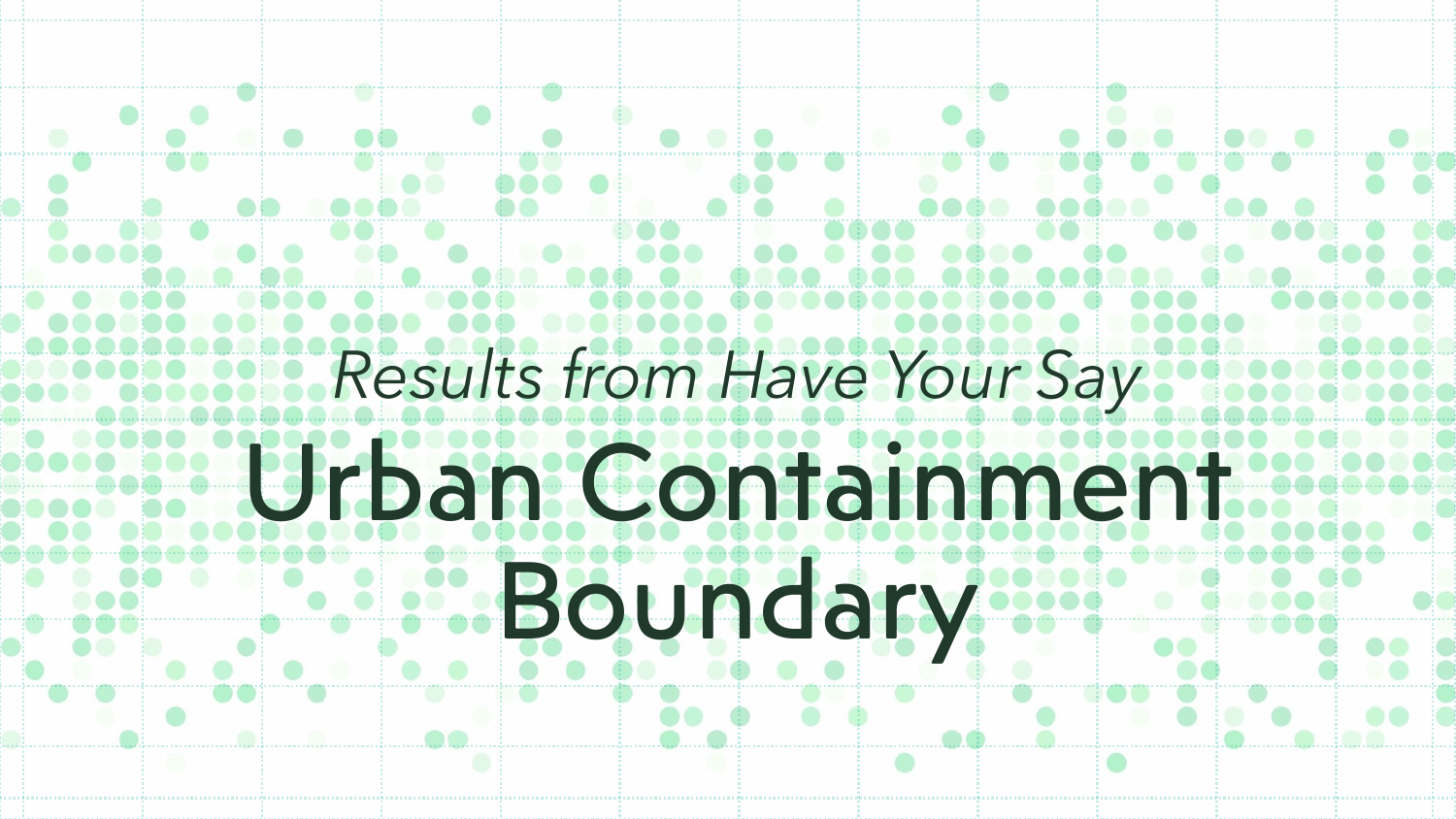## Background

• Council distributed a Have Your Say survey on the question of the Urban Containment Boundary (UCB) which sought feedback from residents on whether Lions Bay should be classified as Rural (Outside the UCB) or General Urban (Inside the UCB)

Results show that 91% of respondents voted "Rural (Outside of the UCB) and many comments were also received.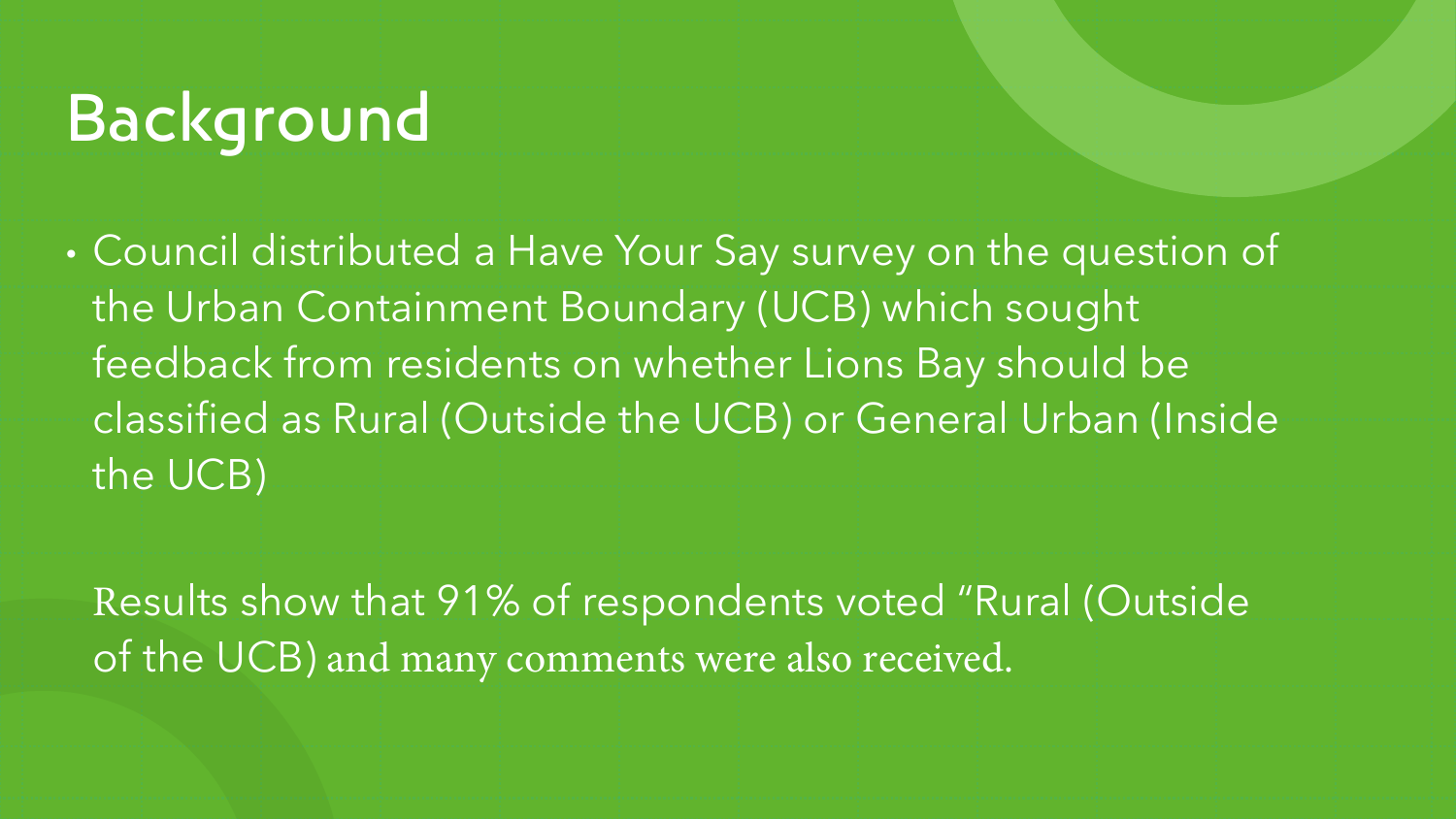

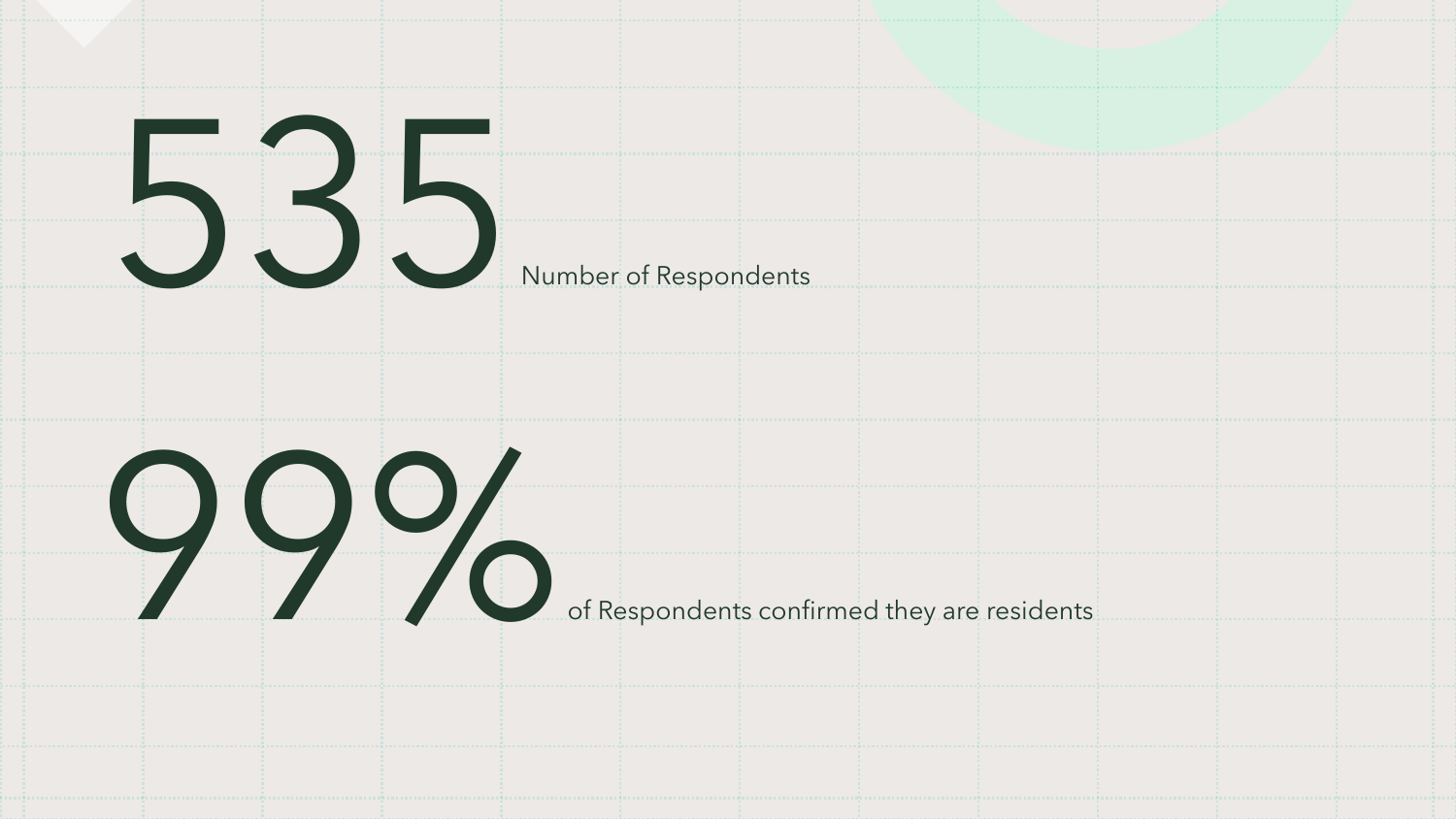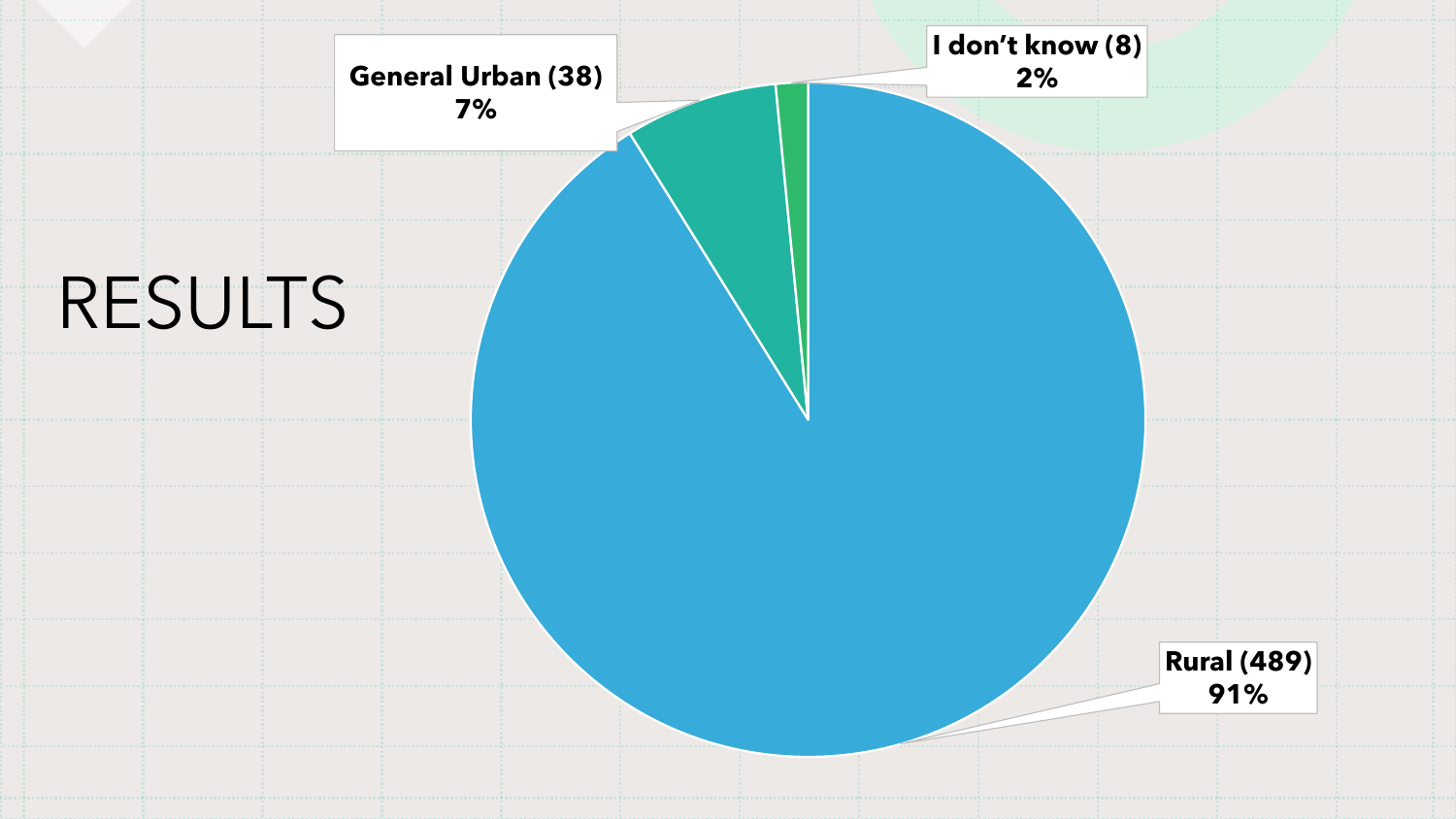# RESPONSE **METHOD**

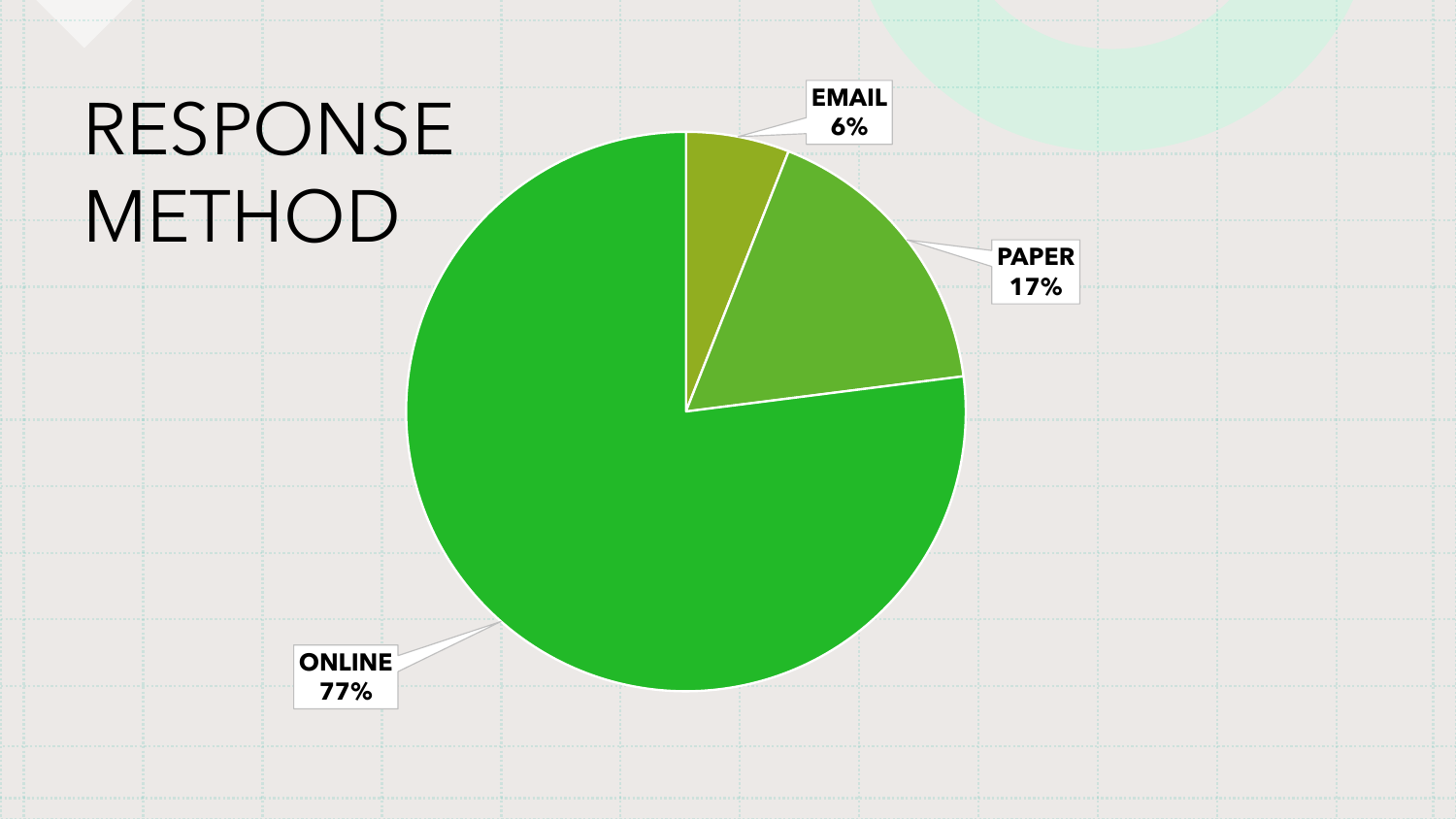COMMENTS FROM THE HAVE YOUR SAY – URBAN CONTAINMENT BOUNDARY NOVEMBER 2021 Page **1** of **7** 

**I have faith in Council's ability to make the best choice for Lions Bay.**

**I have lived here for 31 years and I truly believe that Lions Bay fits the description of a Rural community.**

**Promoting wood fires and a Climate Change Committee are inconsistent** 

**Wood smoke is detrimental to our health.** 

**Very eager to have autonomy and improved adaptability of the village!**

**I see no advantage to remaining within Metro as we receive no urban services.**

**It is not a good idea to not require name and address as it leave this survey open to people submitting multiple surveys to stack the results in their choices favour**

**Without having access to Natural gas it is insane to ask Lions Bay to be in the UCB. Any body suggesting we are in it should also be forced to provide natural gas to our community and/or remove the tier 2 on the BC Hydro. Just because we are a small community Terasen should he forced to provide it by law. They want the profit when it works for them...**

**In order to maintain the character and quaint village style of the community, we think "rural" best fits Lions Bay.** 

**ucb makes poor decisions for communities such as lions bay. there is no benefit to being part of the ucb and the poor policy on fireplaces illustrates ucb's irrelevance** 

**I chose to live here because of its rural character and would like for it to be RURAL OUTSIDE THE UCB. I and we feel we choose LB because I wanted to be surrounded by NATURE with an unobstructed view of the ocean and a small size community as we did not want to be in a densely populated neighbourhood with skyscrapers, shopping services, street lights and buses running in the neighbourhood.. I do not want for LB to be either West Van or Squamish which are basically now condoville city. We are on septic and we get our own water we definitely fit in the RURAL OUTSIDE THE UCB**

**In reviewing the definitions and FAQ's provided (thank you!), I feel confused about what the point is of changing our designation. I thought the point was that we wouldn't have to worry about the wood burning bylaw if we were outside the UCB. If changing the designation doesn't make any difference to whether we have to comply with that bylaw, then what is the motivation for changing?** 

**The importance of the environment far outweighs your wood burning needs. As this will not "stop" climate change it is definitely a step in the right direction. We also NEED transit because many people (unlike the people conducting this survey) are unable to drive and need a way to get into town. As that is not the only reason Lions bay needs to continue on as part of the UCB, it is important that you take into account other people and the environment.**

**When you neighbour's smoke from their wood burning device wafts in through your windows at night that is urban. Rural is when people live far enough apart so as to not to affect your distant neighbour. It is hypocritical that Lion's Bay residents are forming a Climate Action Committee yet insist on heating their homes with wood. An occasional fire for ambiance is somewhat acceptable, but heating one's home exclusively with wood ???? How irresponsible!** 

**Thank you for allowing us to express an opinion on this issue!!**

**I have no problem with having standards around wood burning and wood burning appliances. There are many other benefits of participating in Metro initiatives and would hope whatever the outcome Lions Bay would continue with climate initiatives including very reasonable goals around wood burning.**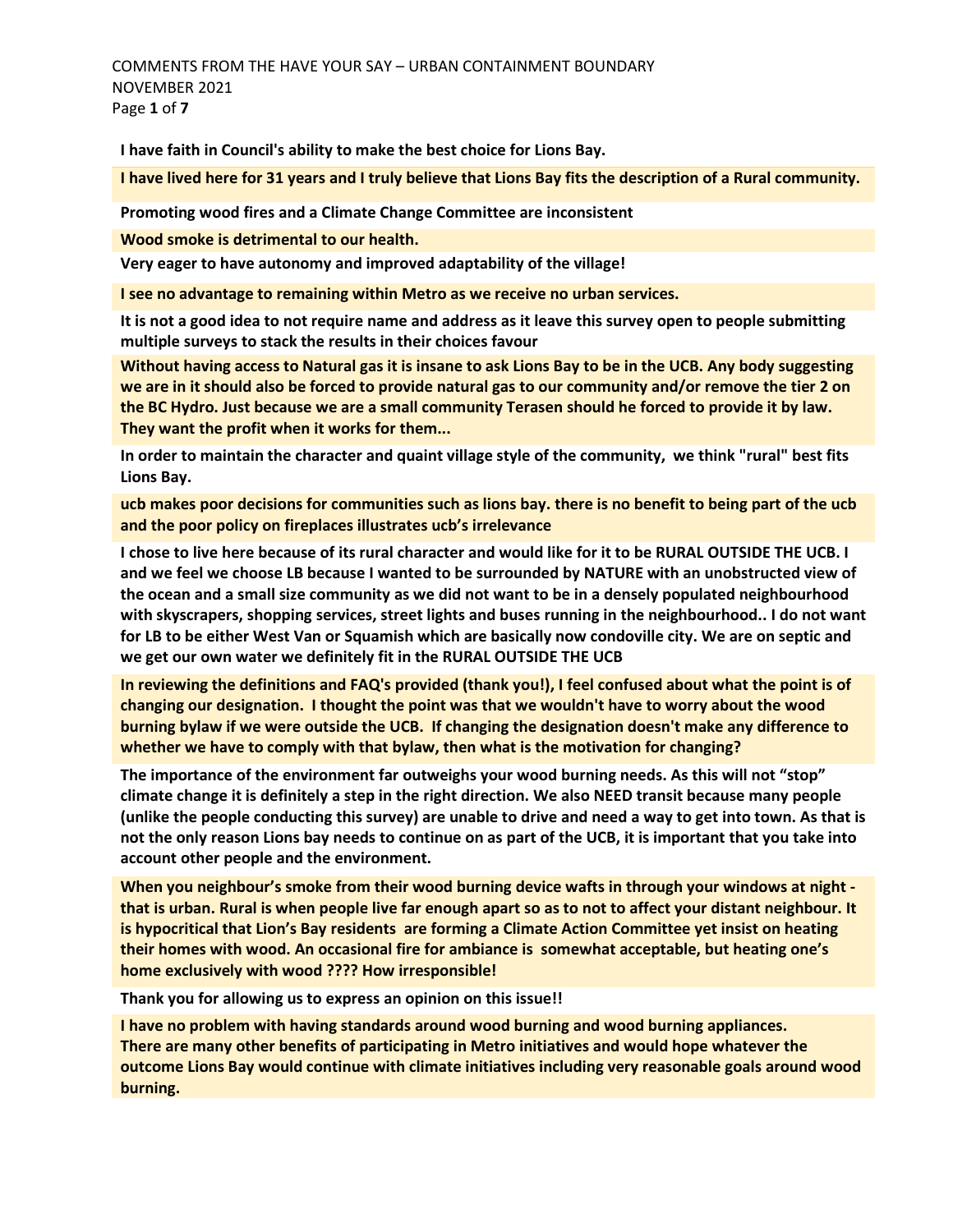**This is worded in such a way that LB residents may feel like they can only choose "rural." Living 25 minutes from the third largest city in Canada, I think we're hard pressed to make a case for rural status. Particulate from fireplaces is a real concern and increasingly so as wildfire season extends into the spring and fall and we cannot escape that smoke. Residents should know that if they plan to sell their homes, the new owner will not be able to insure the property without proof that their fireplace is up-to-date. Small town charm should not be synonymous with decrepitude. Everyone's property is valuable enough to get a small loan to make these updates. 11 years seems like plenty of lead time to take care of your property.** 

**I don't see any urgency here. I think the correct course of action is to ask this question again at a formal OCP update which is long overdue.**

**Unless I'm missing something it appears that being inside the UCB will help us to attain GHG reduction goals. If the village decides to be outside the UCB I would strongly encourage the village to create an alternative roadmap to reduce GHG emissions. There appears to be plenty of time to plan/save to change any fireplaces that don't conform.**

**I do not think that our village should be classified the same as Vancouver, or Surrey, or Burnaby, so therefore I am in agreement that Lions Bay should be outside the UCB. I do, however, feel like this question has come up because of our need or want to keep our fireplaces and think we should be concerned about the air quality and ultimately upgrade our appliances over time. We should do that regardless of whether we are in or out...**

**Our top reason for selecting Lions Bay as a place to live is that it is NOT an urban environment. We are willing to forgo urban conveniences for a more rural lifestyle and do not want to live under a perpetual threat of having others (likely who don't even live in our community) decide to change that lifestyle.**

**If we cannot get rural grants because we are in Metro why not get out of Metro??? Then also we do not have to abide by there silly bylaws that have no place in Lions Bay**

**While I think of Lions Bay as being Rural, therefore outside the UCB, I am vehemently opposed to wood burning fireplaces. That other communities such as Anmore are classed as rural, and therefore allowed to burn wood, is no argument for us to be ignoring environmental health as our priority. Wood smoke, like cigarette smoke, is a health hazard and can contain toxic substances such as benzene, formaldehyde and methane.The release of methane from Fracking wells in North Eastern B.C has been proven to cause cancer and other diseases, particularly in children.Those residents who feel it is their right to enjoy their cosy fireplaces need to spare a thought for the rights of people who live below them and have been breathing in toxic air for far too long--23 years in our case. That's just the local issue, but we should all be concerned about saving the planet for future generations, and so we all have to be prepared to make sacrifices for the greater good. While I have heard the argument that Lions Bay air is clean, I have often driven along the highway in certain weather conditions, at certain times of evening, and seen the community enveloped in a pall of smoke.**

#### **Keep LB rural!!!**

**It seems that all that UCB brings to the table is restrictions. We've got enough of those already, so NO. We have all the definition of a urban community. Additionally lots of people in Lions Bay count on the public transportation to carry their day to day activities.** 

**We are definitely an urban area. The public transportation is essential for this community.**

**I think we should be rural, but only burn wood in efficient fire boxes/**

**Council: please get us out of the UCB!**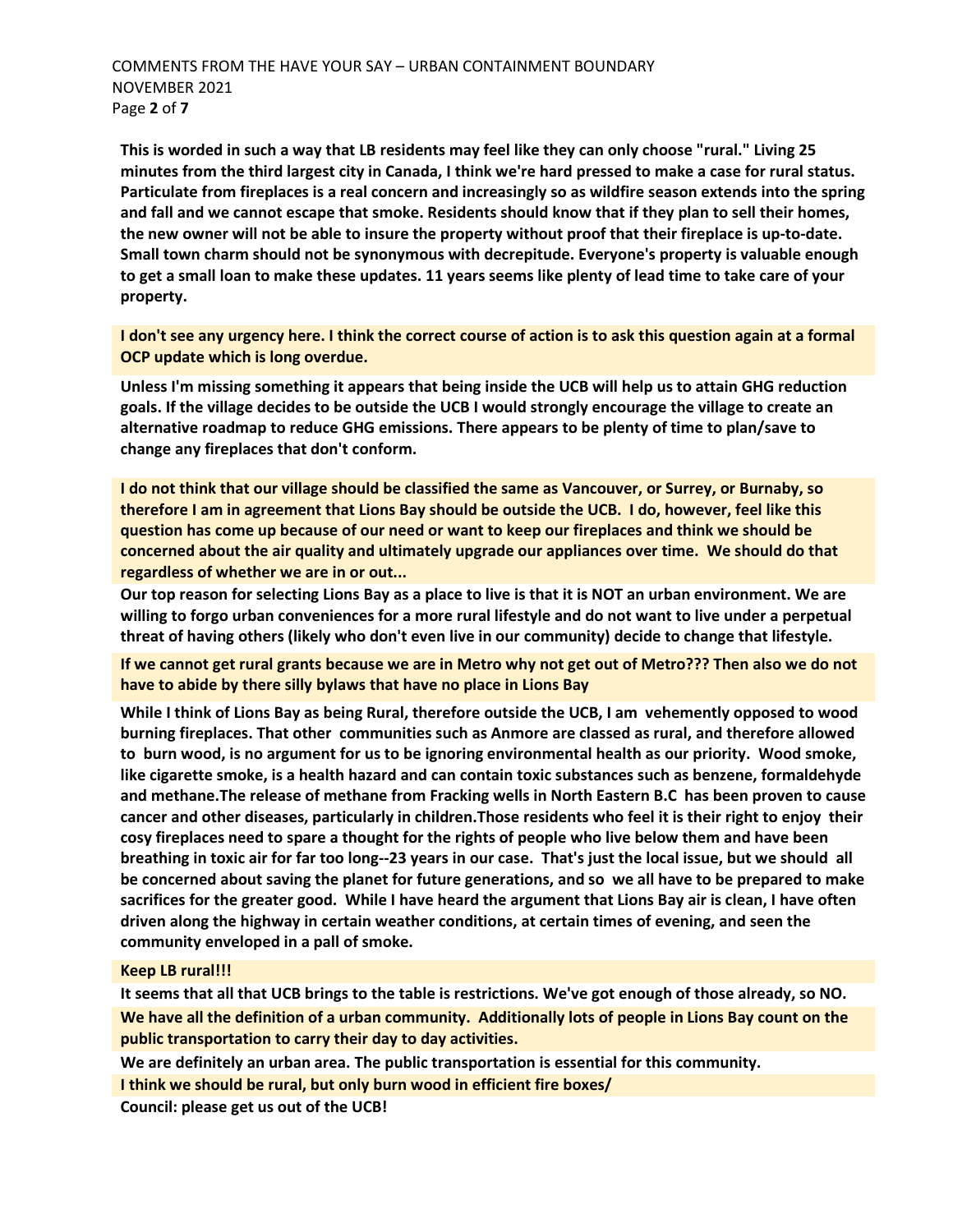**I'm sure the geezers of LB are squirming about climate changes. Put on the fireplace,a good bottle of wine, and frolic on the polar bear rug! Wood-burning has been here for ever. Some of you can't SEE the pollutants, therefore it's non existent. NONE of LB residents are on the down-and-out, so a check or replacement of old equipment would be a financial burden. You've got your head tucked in sand or more likely in a place where the sun don't shine. Your attitude....I don't want to engage in the clean air effort, let them city folks deal with it!!**

**lions bay residents should be allowed to burn wood and not dictated by metro van**

**I OPPOSE remaining within the UCB. Most residents of Lions Bay love the charming village like atmosphere. Urbanization of Lions Bay will put the village on a slippery slope towards becoming a "large Sea-Scapes" or a "mini-Squamish". Densification will threaten our water supply and our residents will be forced to comply with additional PROHIBITIONS within the Urban Containment Boundary!** 

**To protect us and our families we must remain " rural "**

**Although we are a rural community I feel we should follow the same rules as a General Urban Community , regarding the wood burning rules. With transit being such an important factor in living here , particularly for school age kids, I would like to maintain our relationship with Translink.**

**Regardless if Lions Bay is urban or rural by Metro Vancouver's definition I strongly support the initiative to reduce emissions from wood-burning fireplaces. The intention of the Metro bylaw is to reduce impacts to health and the environment of residential wood smoke. The only purpose of the petition of concerned residents this survey and is to escape the bylaw to improve residential fireplaces. The urban/rural question is the mechanism to do this.** 

**We are privileged to live on Howe Sound. We are seeking to have Howe Sound to be recognized by UNESCO as a biosphere reserve. Ruths Simons, from Lions Bay, is at the forefront of this initiative and Metro Vancouver is in support.**

**How can we say on one hand that we want to protect and enhance the natural Howe Sound ecosystem, while on the other hand refuse to make an effort in our own homes to contribute to the enhancement of our environment? As Ruth has said, we share the air. We all must do our part.**

**I vote to remove ourselves from the UCB (preferably from Metro as well) primarily to protect Lions Bay from other Metro initiatives such as the Empty Homes Tax, Vacancy Tax and many other such potential future taxes such as taxes for driving or parking a car. We are a unique community that needs to preserve its character and independence from one-size-fits-all Big Government control.**

**We are so obviously rural. What twit put in a metro category?**

**The phrase "going into town" is commonly used among residence which suggests that the area around Lions Bay is not an urban area.**

**I did NOT receive a mailed survey!!! I think it is necessary for everyone to do their part towards climate change. It seems some in Lions Bay would do whatever they can to allow the use of unregulated wood burning equipment!! In a community where excess idling is prohibited (by bylaw), I find it offensive to continue wood burning. The Mayor's Village update Oct. 29 seemed focused on the 200 signatures supporting movement out of UCB, seemingly to allow wood burning. Surely Lions Bay can do better to make a better environment!**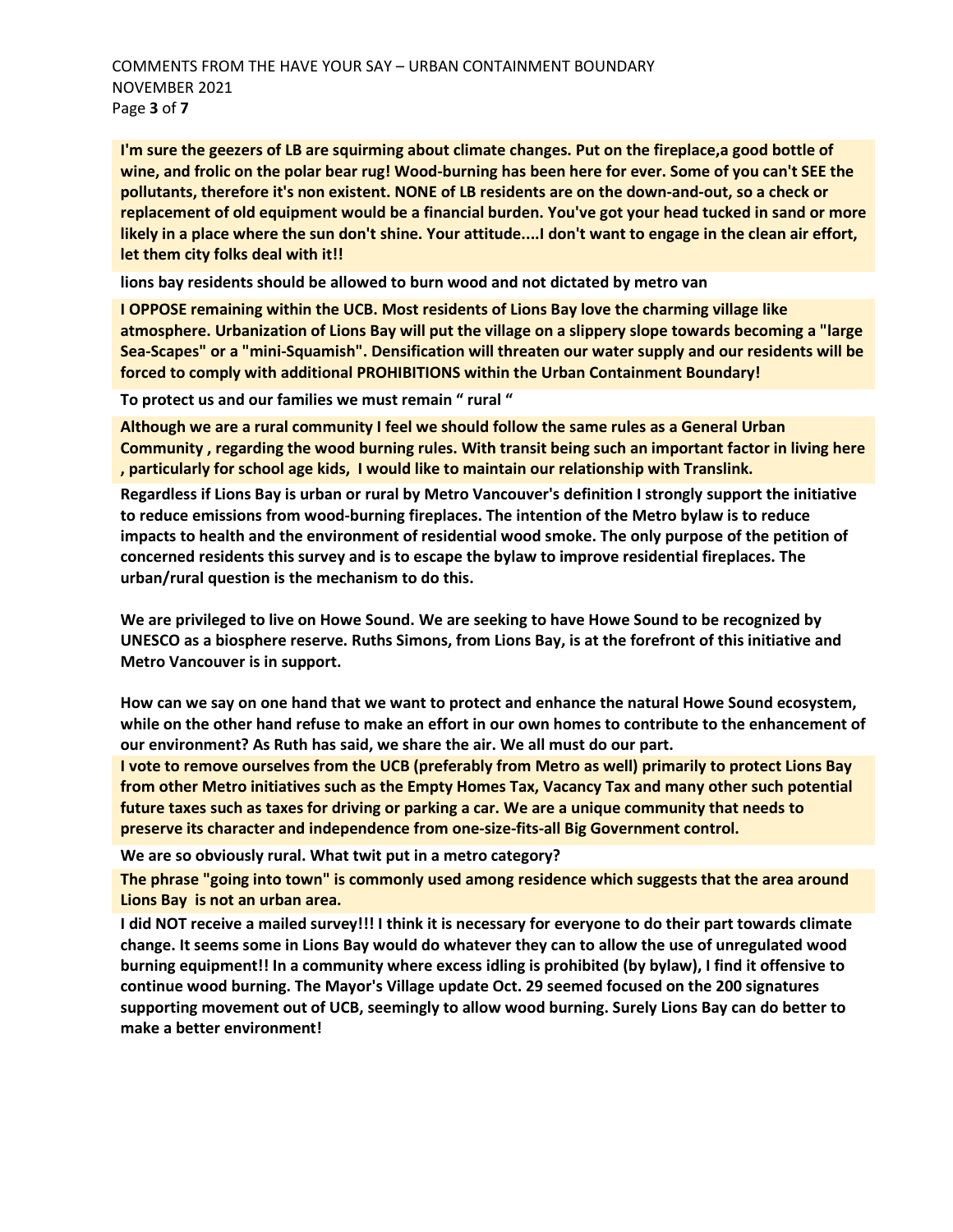COMMENTS FROM THE HAVE YOUR SAY – URBAN CONTAINMENT BOUNDARY NOVEMBER 2021 Page **4** of **7** 

**I strongly feel that Lions Bay should be able to make its own bylaw decisions and not be forced to comply with bylaws that originate out of a decidedly different context such as urban Vancouver. Moving us back out of the urban containment boundary will afford us this freedom and allow us to structure the laws for our community based on the needs and interests of its members.**

**Other than woodburning fireplaces does designation affect Hydro costs, Transit access or School support in any way?** 

**The supporting documentation on this survey is fairly even-handed. Thanks for doing that. Even so, the average resident reading it will have little idea what the controversy is, and why it matters. If there's more to this issue than being allowed to make ambience fires at will (other than a general distrust of all government), I am not aware of it. And if that's all it is, it seems there are still Lions Bayers who are not aware that air quality in parts of our topography can get bad. If they were, I suspect they too would support improved air quality for all, including Regional District regulation. So this survey would have been an ideal opportunity to localise and quantify intermittent air quality issues, rather than simply to gather unrepresentative partisan opinion.** 

**I am unsure...I found the leaflet unbalanced, in it's information...I wanted to know what we gained for being listed as urban (or the reasons why we chose to be part of it, as I struggle to believe we were willing to pay the fee, with absolutely no benefits to us)...if there can be better clarity, and there is truly no deficit to leaving, then I would be willing to vote rural**

**Lions Bay should be designated Rural**

**I think wood burning fireplaces are acceptable as non-residence heat sources - i.e. used very seldom for celebration purposes.**

**Thank you for preparing this very informative Survey and inviting the community to 'Have your say'.**

**As a result of reviewing the information, my recommendation is the 'Rural' designation, as there will be less pressure on Lions Bay toward Urban Growth, allowing Lions Bay to make residential growth decisions within the context of consultation with Lions Bay residents and without pressure from Metro's Urban Containment Boundary parameters.**

**Thank you for preparing this very informative Survey and inviting the community to 'Have your say'.**

**I see Lions Bay growing in the future, but I wish residents to provide the context for any growth, not a regional vision not consistent with our special setting and history.** 

**Air quality must be a constant concern, but again, our context should drive decisions on how we best retain clean air.** 

**I would like to see Lions Bay leave the UCB as we have different issues than Metro Vancouver. We for one thing own large properties which contain fallen wood which we have no option but to burn, like in a fireplace. Turning Lions Bay into a community with its own internal transit system within the village is simply not cost effective nor feasible.** 

**I would like to leave the UCB boundaries, we have other values and issues than that of Metro Vancouver. We have much fallen timber on our large property that we can utilize by burning and dry out the air and heat our home. Our fireplace is a place to relax, unwind and meditate.**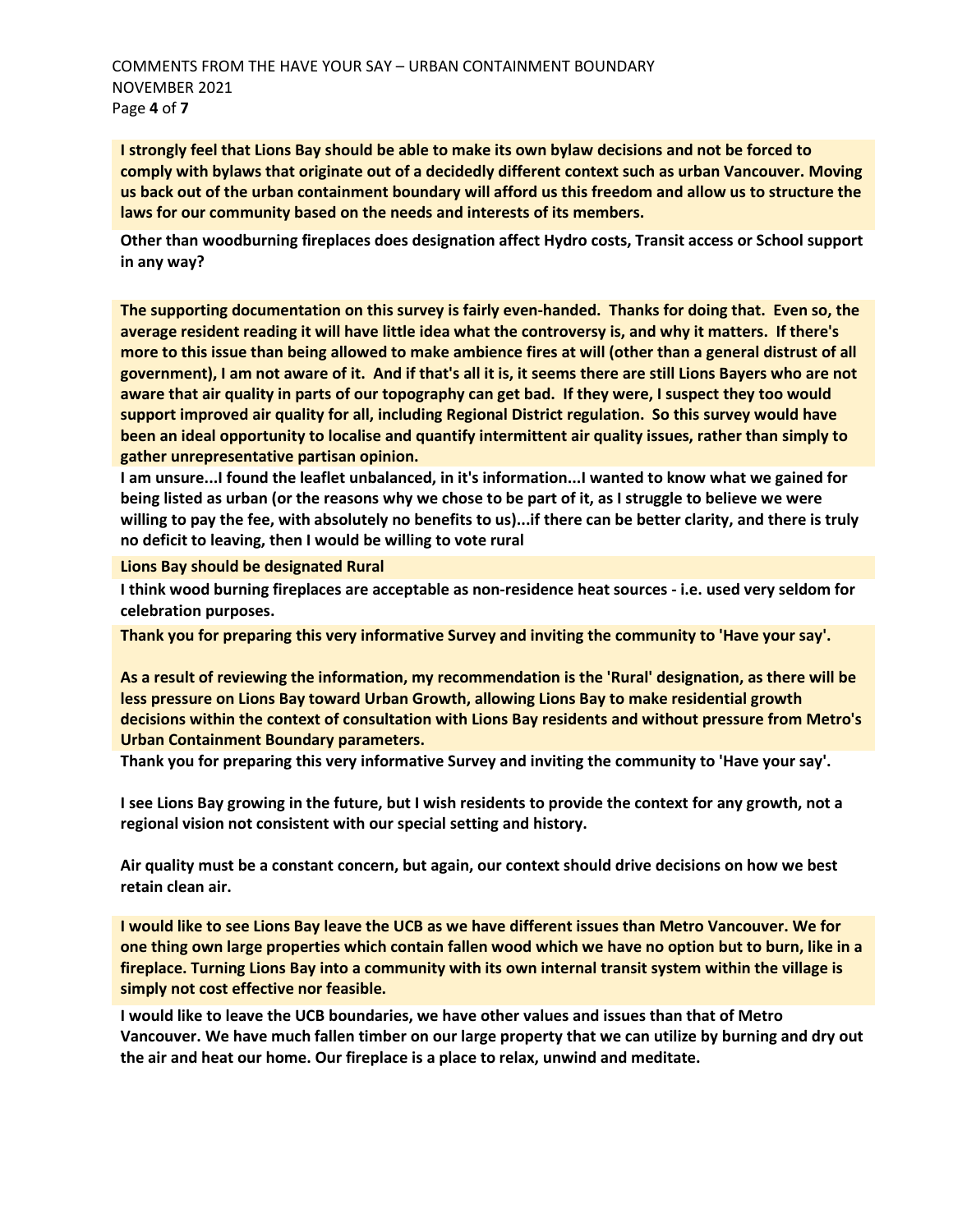COMMENTS FROM THE HAVE YOUR SAY – URBAN CONTAINMENT BOUNDARY NOVEMBER 2021 Page **5** of **7** 

**Having public transit run within all the streets in Lions Bay is not economically feasible and environmental unfriendly.**

**We should leave the UCB , because we have other values and issues than Metro Vancouver. We have fallen trees and want to burn in the fireplace.** 

**The village is not yet ready to go urban. Give it several years while other communities along the sea to sky develop.** 

**I see no advantage in being Urban.**

**This truly is a terrible survey. The amount of biasing present within these questions is embarrassing. We live in Lions Bay (owners since 1978) specifically For a simple rural self reliant life. A big part of our life is cutting, carrying, splitting and stacking wood and tending our 2 wood stoves.**

**Given both the definitional criteria & how residents are required to provide for their needs, it's obvious that Lions Bay is a rural community. The latter isn't about choices or politics, it's a fact, particularly given the lack of natural gas availability.**

**Rural but no polluting fireplaces.**

**No gas line, no sewer system, limited potential for future development, limited shopping/services, highly reliant on volunteer services....not sure how you could categorize Lions Bay at anything other than rural.**

**There should be no need for LB to be some privileged community that is excluded from the rising challenges of urban growth.**

**I see no benefit to being part of the UCB I support removing our village from** 

#### **it.**

**Dear Councillors and Mayor, as much as I and other residents appreciate giving our attention--once again--to this issue, I do hope that you will act to decicively to put the will of our residents into concrete action.** 

**We should be outside UCB as we are a unique community. We don't want one size fits all government, with possible additional taxation and restrictions not suitable for our rural area.** 

**This questionnaire and this question are being initiated for the wrong reasons. Leadership is needed to improve our health and well-being and Council is allowing a group of residents to push back for selfish reasons. The requirement to improve air quality in Lions Bay by upgrading wood-burning appliances is based on the science and good intentions of the air quality specialists at Metro Vancouver. Council and this FAQ fail to champion change that is in the best interest of health. Urban or rural, we decide our future growth democratically. Changing to rural because people want to keep their old ways of burning wood is capitulating to those who believe their opinions are better informed than the specialists at Metro Vancouver.**

**Lions Bay is Rural , the only items relating us to the GVRD/ Metro is:** 

### **a) School system**

### **b) nominal transit**

**By all metrics provided during Metro's presentation to Council this summer, Lions Bay is indeed a rural community. However, as was stated by Metro staff during the same presentation, it is in consultation with our community that our Village must finally make that determination. My appreciation to Council for thusly surveying the community. I strongly feel that it is now incumbent on Council to expediently**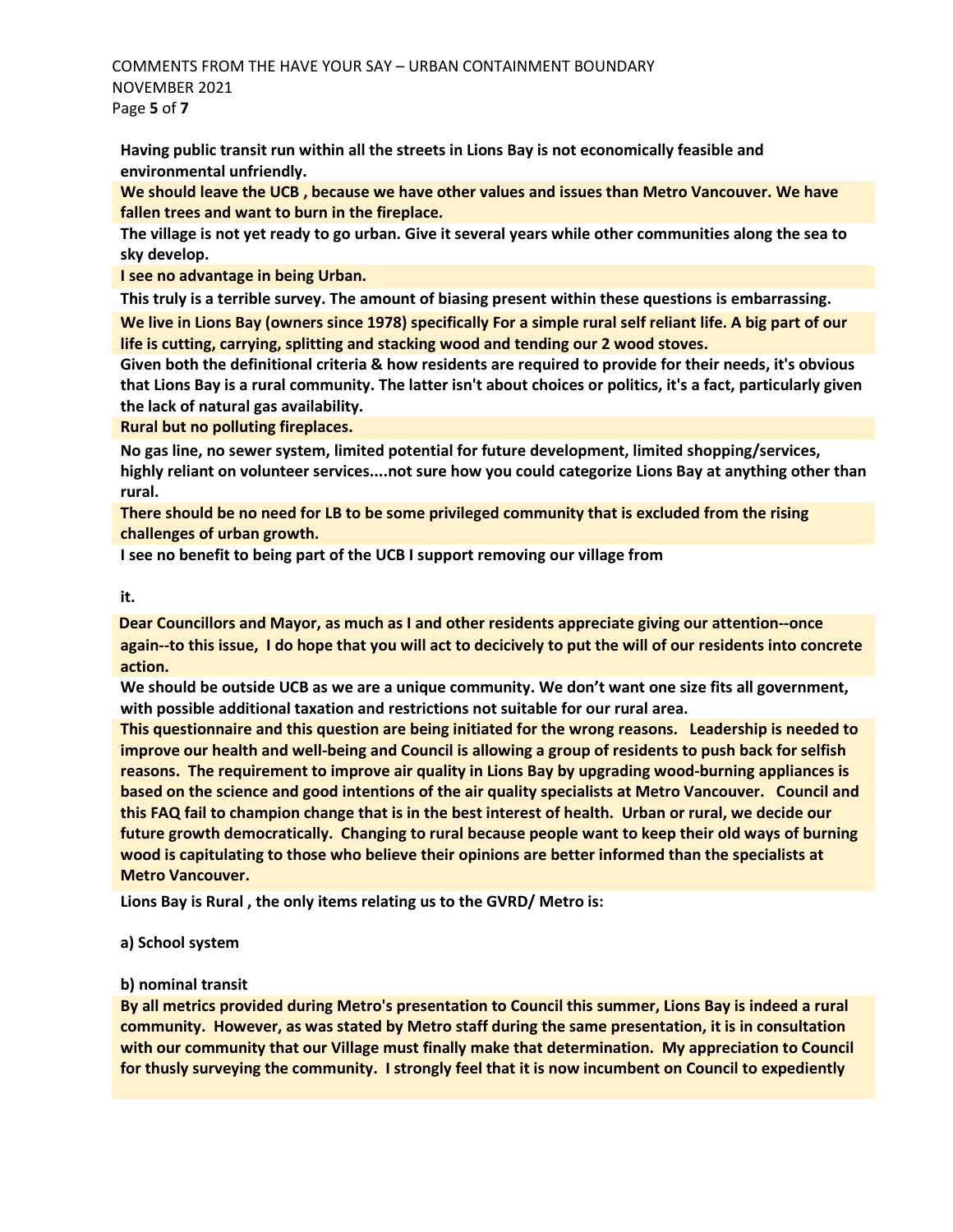**ACT in a manner consistent with the will of our community as expressed through this public consultation. Thank you.**

**Definitely rural. Thanks.**

**I like rural tranquility**

**In terms of how we live now in Lions Bay a "rural" designation seems more appropriate but of course that may change in the future.** 

**For now, IF the designation as rural does not affect our Transit service, it seems the most appropriate for the time being.**

**My woodstove is my primary source of heat during the winter months**

**From an environmental footprint standpoint, remaining in the UCB seems to be the more responsible choice.**

**Also, Lionsbay should comply with new regulations and live to the standards and be compliant move forward with less polluted appliances and act upon them, whether you live inside or outside the UCB. We can still be rural and move forward by being compliant with the removal / decommissioning of noncompliant appliances as we can not walk away from the change also Lionsbay has to make. Act instead of talk and start registering fireplaces/woodstoves.** 

**I'm concerned that nobody can account for how we became "urban" and no one is able to explain the benefits to Lions Bay in staying urban. This line in the village's summary is disturbing: " Level of development does not require urban services from Metro (sewer or transit within the community)". I'd suggest both are required, but I don't foresee Metro allocating the resources to make it happen. Lions Bay representatives on the Board have no leverage, that is clearly reflected in the wood-stove legislation. We are better off squeaking loudly to provincial representatives (and saying nice things, sometimes) than being over-legislated by "greater-Vancouverites" that pee in our watershed or are unwilling to adhere to the speed limits along highway 99.** 

**Based on the criteria and the FAQ's as set out by Council in this resident survey, we feel that the designation "rural" most aptly describes Lions Bay's current situation Thank you!**

**Please take us out of the UCB. There appears to be no benefit of being inside the UCB. We live here because it's not the city and don't want the "city" influencing the character of the great community we have here.** 

**I would still prefer to follow the same fireplace/woodstove restrictions as within the UCB. A.F. Single family designation to be preserved. We don't need big city bureacratic or political regulations imposed on our community.** 

**We can control our Village better as rural!**

**All things considered - I do not see a meaningful downside.** 

**Residents should not use wet wood in their fireplaces - some need education on that point**

**Very peculiar that L.B. would ever be considered urban**